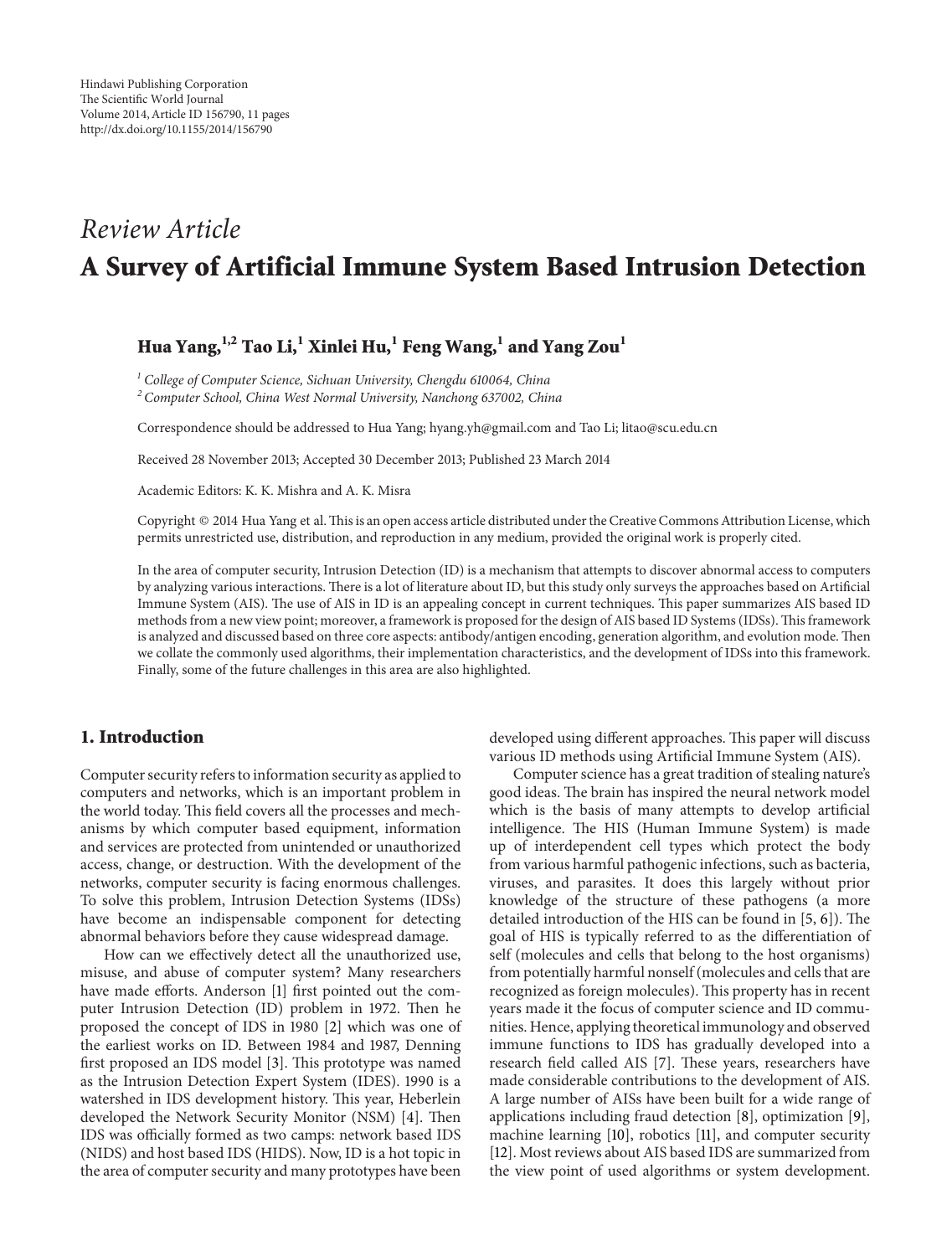There are so many methods of AIS, which one on earth should we use? Is there any law to follow? This paper will provide a general framework to the area of AIS based IDS and discussion from three aspects: antibody/antigen encoding, generation algorithm, and evolution mode.

In the following sections, we briefly introduce the areas of IDS and AIS. Section [2](#page-1-0) mainly gives the framework for the design of AIS based IDS and introduces the background of AIS. From Section [3](#page-1-1) to Section [5,](#page-5-0) we provide a detailed discussion about the conjunction of IDS and AIS in view of our framework, respectively, antibody/antigen encoding, generation algorithm, and evolution mode. Finally, we present our conclusion and discuss future work of investigation.

### <span id="page-1-0"></span>**2. The Framework for the Design of AIS Based IDS**

The purpose of the IDS is not only preventing the attack to be happened but also reporting all the abnormal behaviors of the system. In order to design a successful AIS based IDS, the first thing that should be considered is the problem presentation of the system in ID domain and then the combination of AIS methods to IDS. Here, we first introduce AIS briefly.Then, we present the framework design of AIS based IDS.

*2.1. Background of Artificial Immune System.* AIS research began in the mid-1980s with Farmer, Packard, and Perelson's study [\[13](#page-7-12)]. Their study suggested that computer science might borrow from the immune system. The great formative AIS researches for computer security were those that proposed the immune system as an analogy for IDSs. One of the classical theories is Negative Selection (NS) [\[14](#page-7-13)] which is abstract model of biological NS. In this theory, the detector model generated in censoring phase is intended to monitor the self-state and detect whether or not self has been changed. Then they estimated the method feasibility as a change-detection method on the problem of computer virus detection. Based on the above analysis, Kephart successfully applied immune mechanisms to antivirus problems [\[15\]](#page-7-14). With the development of HIS principle, Negative Selection Algorithm (NSA) [\[14](#page-7-13)], Clonal Selection Algorithm (CSA) [\[16](#page-8-0)], Immune Network Algorithm (INA) [\[12](#page-7-11)], and Danger Theory Algorithm (DTA) [\[17](#page-8-1)] become the most representative algorithms in the AIS theory. Aickelin et al. [\[18\]](#page-8-2) provided a detailed overview of immune system approaches to ID. He gave a review of methodologies, algorithms, and research groups in the application of AISs to ID. Kim et al. summarized six immune features that are desirable in an effective IDS [\[19](#page-8-3)]. They provided an overview in the view of the research development history.

*2.2. The Framework for the Design of AIS Based IDS.* Although there are many papers that have summarized the works for this topic, these reviews just divided the current methods into different groups and cannot provide enough guidance information for the design of the AIS based ID methods. In this review, we will introduce these methods

from basic elements that a framework for AIS based IDS requires, which are shown in Figure [1.](#page-2-0)

In order to apply AIS to IDS, three steps are followed in this framework. The first step (the left gray box in Figure [1\)](#page-2-0) is to represent the elements of the system and interaction of individuals in an immune-like form. The goal of this step is to represent the ID elements in an immunology way (e.g., creating abstract models of immune cells, molecules, etc.) and quantify the interaction of these elements by affinity measures. For example the abnormal behavior in IDS is presented as the antigen (nonself) in AIS. In ID domain, affinity means the similarity between detectors and data. Different representations can adopt different affinity measures.The second step is to generate the initial repertoires (generation algorithm), and the third step is to optimize the algorithm (evolution mode). More immune algorithms can be selected for these two steps. This framework can be thought of as a design procedure for engineer AIS inspired IDS. On this foundation three issues will be discussed in the next sections: antibody/antigen encoding, generation algorithm, and evolution mode.

#### <span id="page-1-1"></span>**3. Antibody/Antigen Encoding**

The core of HIS is self and nonself discrimination performed by lymphocytes, which is similar to the IDS that distinguishes normal and abnormal behavior. The key of modeling of this mechanism in AIS based IDS is how to represent the elements in problem domain and decide the matching rules. Antibodies are generated by random combinations of a set of gene segments. Therefore, representation of detectors is to encode them as gene sequences. In AIS based IDS, we follow [\[12\]](#page-7-11) in assuming the general case that each antibody Ab is a detector represented by an  $L$ -dimensional vector  $Ab = \langle Ab_1, Ab_2, \ldots, Ab_L \rangle$  and each antigen Ag is a data to be classified which is represented by an  $L$ -dimensional vector  $Ag = \langle Ag_1, Ag_2, \ldots, Ag_L \rangle$ , where *L* is the length of the vector. Each antibody is then matched against each of the antigens and recognized them. The affinity, when mapped into the ID domain, means the similarity between Ag and Ab.

Because any data are eventually implemented as binary bits in computers, researches focused on binary representation as mainstream. That is why binary string is the most commonly adopted coding scheme in AIS. The first AIS model adopted binary encoding, which is suggested by Forrest et al., simulated the self-nonself discrimination principle of the HIS [\[14](#page-7-13)]. NSA is the core of this model, by which invalid detectors are eliminated when they matched self data. The NSA adopts binary encoding to simulate antibody/antigen. It breaks 32-bit string into eight substrings as antigen and antibody. Although not many immune features were employed, it shows the feasibility of this algorithm. LISYS (Lightweight Immune SYStem) is a relatively early model system used to protect the LAN from network based attacks [\[20\]](#page-8-4). In this system, each detector is a 49-bit binary string, mainly for TCP SYN packet; see Figure [2.](#page-2-1)

Later, virus-oriented CDIS [\[23](#page-8-5)] extended LYSIS further and used 320-bit binary string for each antibody signature,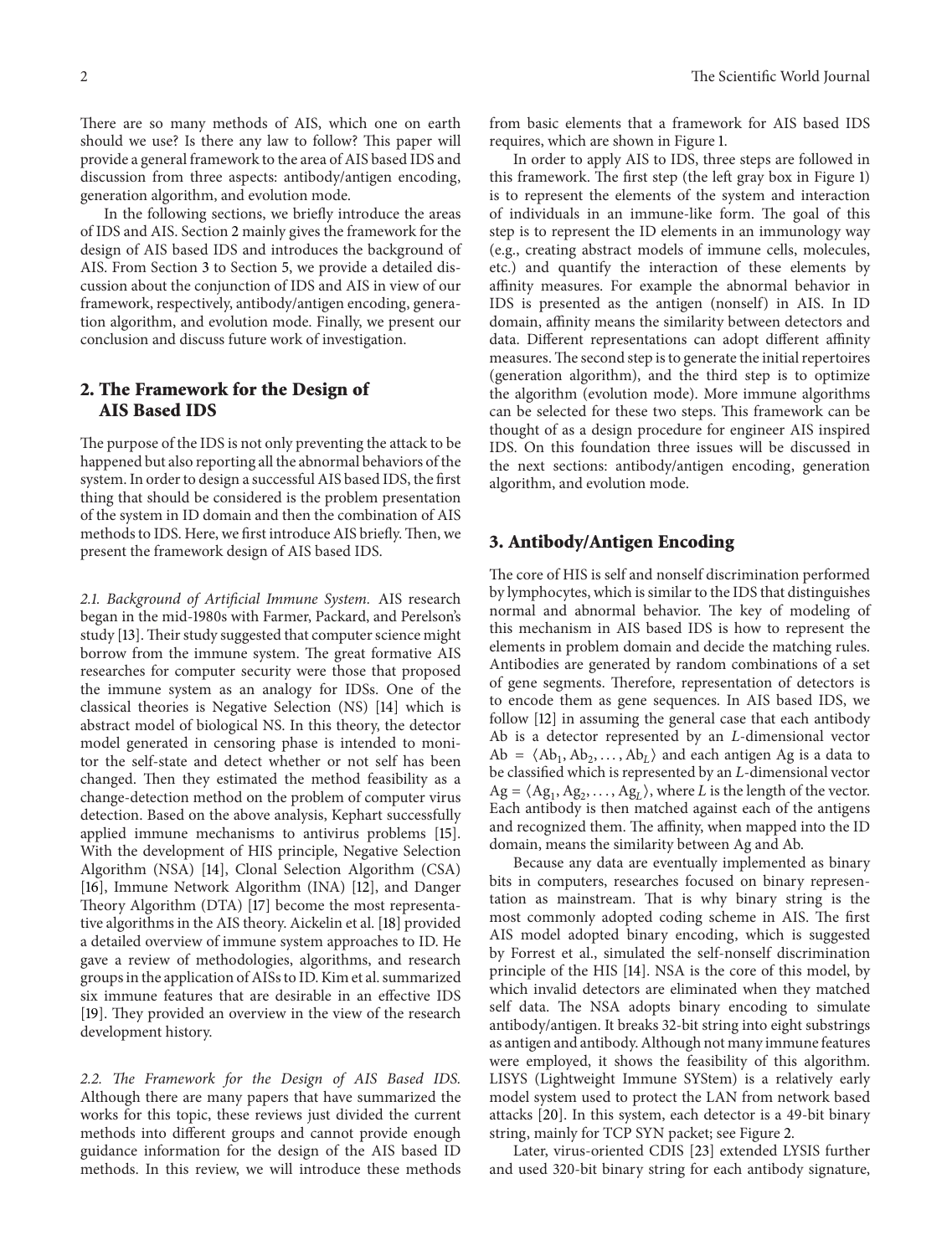

<span id="page-2-0"></span>Figure 1: The framework for AIS based IDS design.



<span id="page-2-1"></span>FIGURE 2: LISYS encoding of a TCP SYN packet [\[20\]](#page-8-4).

comprising 29 of the possible data fields in a network protocol packet, to detect TCP, UDP, and ICMP. Kim and Bentley used a static CSA with NS operator as one component of the AIS for Network ID (NID). The component was especially developed for the purpose of building a misuse detector in a more efficient way [\[21](#page-8-6)]. They use binary genotypes to encode the conjunctive rule detectors, as shown in Figure [3.](#page-3-0) Then they investigated the dynamic clonal selection, and they found that it can adapt to novel data in NID [\[24](#page-8-7)]. A cooperative immunological approach for detecting network

anomaly presented set of self as a binary vector for the communication triple (source, destination IP and Port, and protocol) [\[25\]](#page-8-8).

By changing the encoding from binary to Gray code, the performance can be improved [\[26](#page-8-9)]. The reason is that codifications of two consecutive numbers have small Hamming distance. And this method still belongs to the binary encoding.

Most works have been restricted to binary representation of given data and detectors, but they use different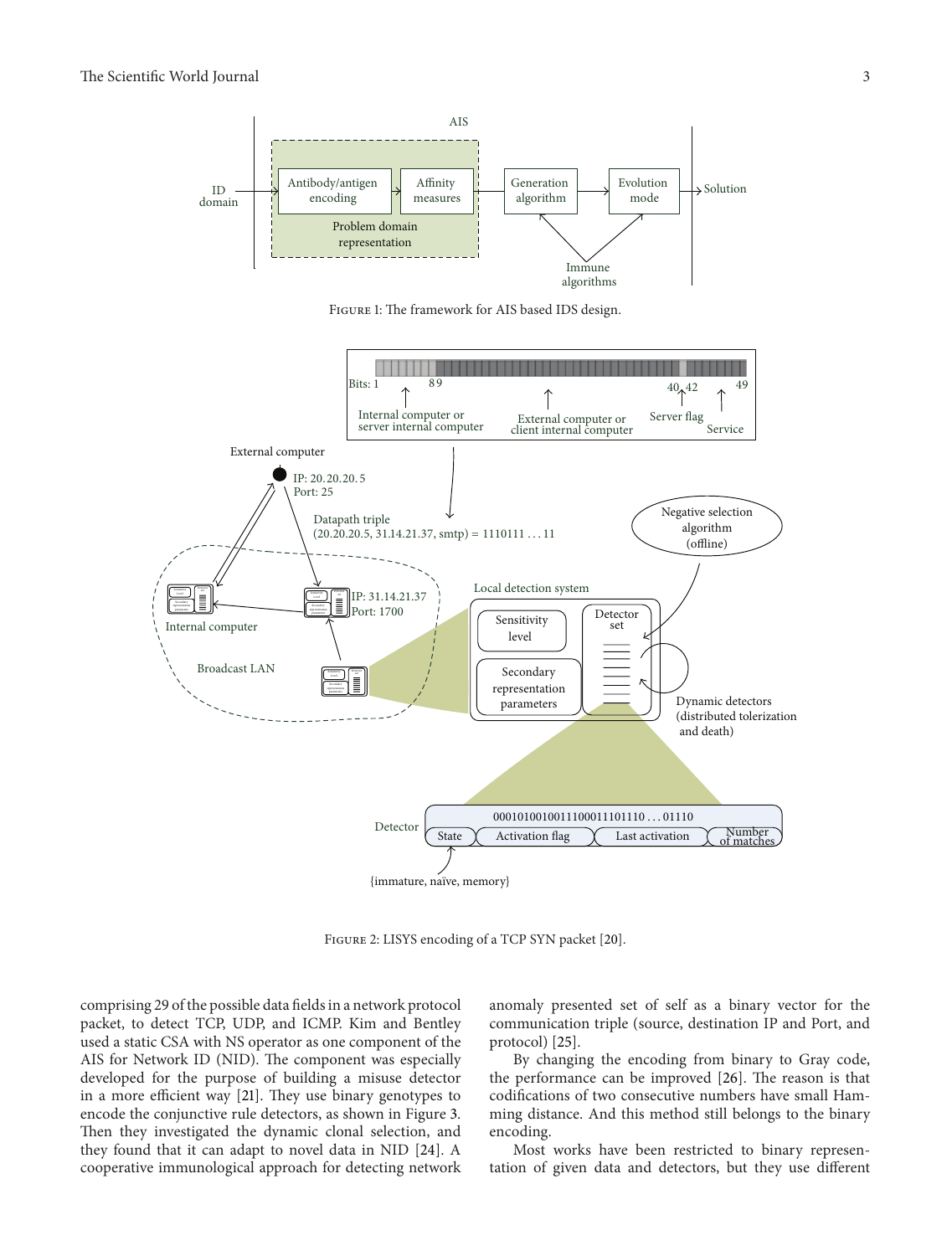

<span id="page-3-0"></span>Figure 3: The DynamiCS gene representation [\[21](#page-8-6)].



<span id="page-3-1"></span>FIGURE 4: Real-value representation.



<span id="page-3-2"></span>Figure 5: The NSA. Randomly generate candidate detectors (represented by dark circle); if they match any self (i.e., if any of the points covered by the detector are in the self-set), they are eliminated and regenerated until getting enough valid detectors [\[20](#page-8-4)].

affinity measures, for example, r-contiguous bits matching [\[14](#page-7-13)], r-chunks matching [\[27\]](#page-8-10), landscape-affinity matching [\[23](#page-8-5)], Hamming distance [\[28\]](#page-8-11), and Rogers and Tanimoto (R&T) matching [\[29](#page-8-12)], and so forth. However, this antibody/antigen encoding shows several drawbacks. The most significant problem is that the affinity relation between two binary strings represented by the matching rules results in a poor coverage of the problem space [\[30](#page-8-13)]. Moreover, the exponential growth of computational time caused by the number of generated detectors is large enough. In order to solve these problems, another different NSA was proposed by Gonzalez et al. [\[31](#page-8-14)]. In their method, antibodies were not represented as bit-strings; instead they were represented as hyperspheres. Gonzalez et al. called this approach, realvalued NS; each feature belongs to the range [0.0, 1.0] as shown in Figure [4.](#page-3-1) They focused on real-valued anomaly detection problems rather than ID problems. This algorithm generates hyperspheres with equal radius lengths. Kim used NSA to build an anomaly detector for NID [\[32](#page-8-15)]. In the encoding of detectors, each gene of a detector uses decimal notation. The self profile has 33 different fields and this

number determines the total number of corresponding genes in the detectors.

In real-valued NS algorithms, a large number of constantsized detectors are needed to cover large area of nonself space, while no detectors may fit in the small area of nonself space, especially near the boundary between self and nonself [\[33,](#page-8-16) [34](#page-8-17)]. Hence a variable radius was suggested in the variable-sized detectors (termed V-detector) algorithm [\[35](#page-8-18)]. V-detector algorithm generates candidate detectors randomly, in which the radius of a detector is dynamically resized until the boundary of the region comes in contact with the nearest hypersphere of a self element. The algorithm terminates if a predefined number of detectors are generated or a predetermined proportion of nonself space is covered. The flexibility provided by the variable radius is easy to realize. Ostaszewski also calculated variable parameters of detectors to cover nonself space [\[36](#page-8-19)]. Besides that, a feedback NSA was proposed to solve the anomaly detection, which adjusts adaptively the self and detection radius and the number of detectors according to the detection result [\[37](#page-8-20)].

The issue of holes (the nonself region that cannot be covered by any valid detectors, see Figure [5\)](#page-3-2) induced the geometrical detectors which means that not only the detector radius but also the shape of detector can be changed. Zhou Ji mentioned that detector variability can also be achieved by detector shapes or matching rules and so forth. NS with Detector Rules (NSDR) uses a genetic algorithm to evolve detectors with a hyperrectangle shape that can cover the nonself space. They used a sequential niching technique to evolve multiple detectors in the initial version [\[38](#page-8-21)] and then used deterministic crowding as the niching technique in the improved version [\[39\]](#page-8-22). In addition, Shapiro et al. used hyperellipsoids instead of hyperspheres to express detectors [\[40](#page-8-23)]. Hyperellipsoid is a special hypersphere; it can be stretched and reoriented to fit the boundary of self and nonself. Balachandran et al. incorporated these multiple hypershape detectors together to cover nonself area [\[41](#page-8-24)]. Their experimental results demonstrate that multishaped detectors provide better coverage of nonself space than other approaches using only a single type of detectors and less time.

When dealing with real-valued data, the majority of AIS researches use the Euclidean and Manhattan distances on the shape space [\[42](#page-8-25)]. Moreover, the difference between Euclidean and Manhattan distances has been discussed by Freitas and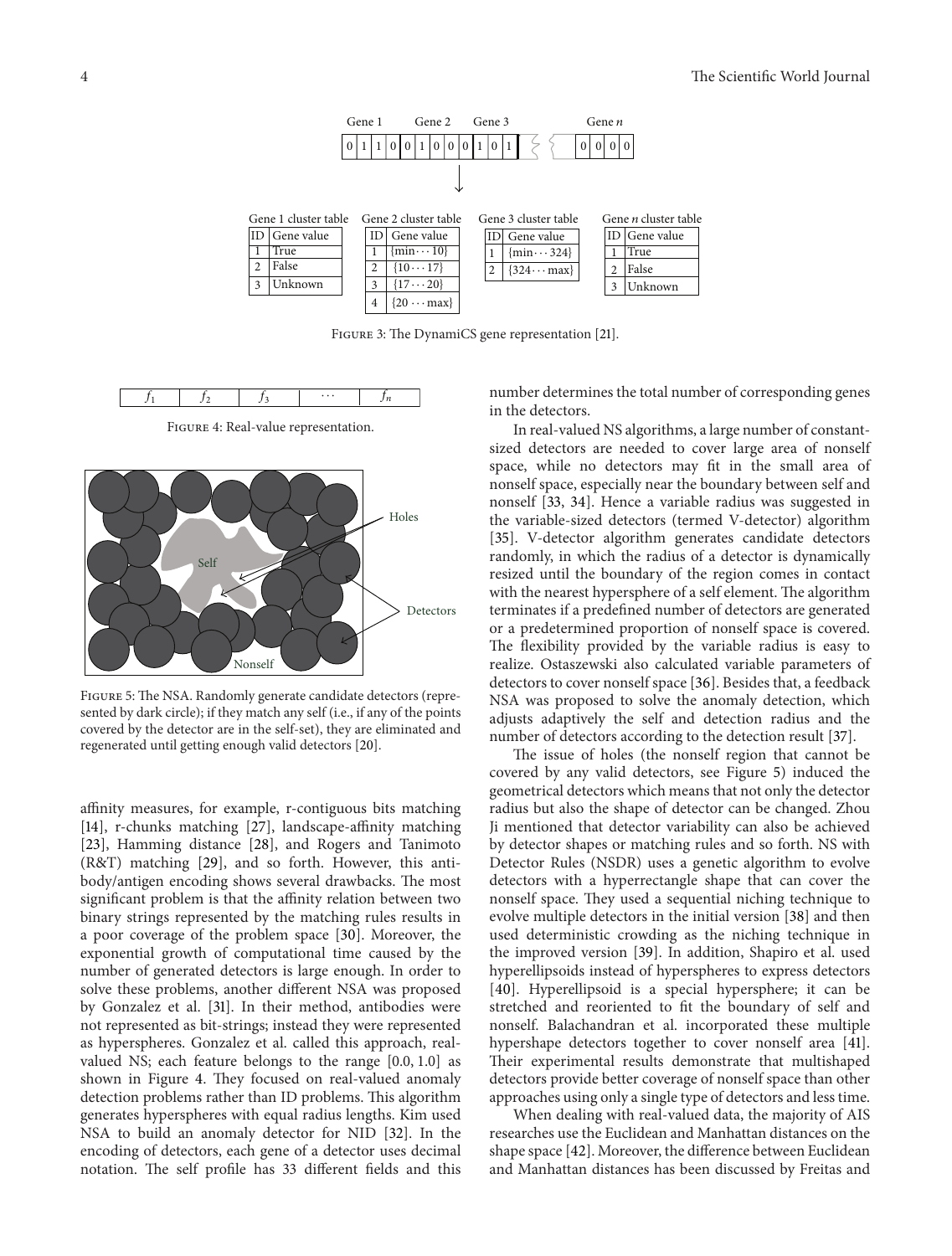Timmis [\[43](#page-8-26)]. More information about the other matching rules can be found in [\[42\]](#page-8-25).

Finally, hybrid representations are possible and intuitively desirable when coping with data sets having attributes of different data types [\[44](#page-8-27)]. Numeric attributes are encoded in real-valued format, and category attributes are encoded in strings. In [\[45\]](#page-8-28), authors chose parameters vector to represent the network pattern, including number of bytes and flag values. Nonetheless, some algorithms cannot handle that data. For instance, [\[26\]](#page-8-9) apply NSA to a multidimensional personnel data containing both categorical and numeric data. However, instead of using a hybrid categorical/numeric representation and taking all the attributes into account, they simply ignore categorical attributes and work only with numeric attributes.

#### **4. Generation Algorithm**

Generating accurate and efficient detectors is important when AIS is applied to a detection problem. A good detector must not cover self space and should have minimum overlap with the rest of the detectors. Most NSA based methods randomly generate detectors as described in Forrest's original NSA. Random generation is uniformly distributed among nonself space and resolves problem of unknown nonself space. In training phase, the algorithm randomly generates a set of detectors; each fails to match any element in self. Then in test phase, these detectors are applied to classify new data as self or nonself, like Figure [5.](#page-3-2)

Although this method is frequently adopted in other research works, as pointed out by Stibor et al. [\[46\]](#page-9-0), it increases the possibilities of generating invalid detectors. With the increase of self set size, the runtime complexity of detector generation has an exponential growth.

D'haeseleer et al. introduced two detector generating algorithms: linear time detector generating algorithm and greedy detector generating algorithm [\[47\]](#page-9-1). They were compared with the Forrest method which is called "exhaustive detector generating algorithm." The linear algorithm solves a counting recurrence for the number of strings unmatched by strings in candidate detectors and then uses the enumeration imposed by the counting recurrence to pick detectors randomly from this set of candidate detectors. Compared to the exhaustive algorithm, the advantage of linear algorithm is obvious, because it removes the pattern strings which will not become valid detector strings. The greedy algorithm improves upon the linear algorithm through the elimination of redundant detectors. It spreads the detectors apart and provides the maximum coverage for a given number of detectors. Nevertheless it sacrifices the speed of detector generation; the time will increase linearly with the size of self set. Castro and Timmis proposed the NS with mutation algorithm (NSMutation) which has better performance in terms of time complexity. NSMutation has a slight modification of the exhaustive stage of the NS by introducing somatic hypermutation [\[12](#page-7-11)]. The goal of NSMutation algorithm is to guide the candidate detector away from self set during the process of mutating a candidate detector. In [\[48](#page-9-2)], the authors

drew a conclusion that NSMutation is similar to the exhaustive algorithm with the difference of eliminating redundancy and possessing parameters that can be optimized for better performance. All these detector generating algorithms time and space complexities are shown in Table [1,](#page-5-1) where  $m$  is the alphabet cardinality,  $l$  is the string length,  $r$  is matching threshold,  $N_S$  is the number of self, and  $N_R$  is the number of detectors.

In HIS, clonal selection is used to proliferate and differentiate the stimulation of cells with antigens. Burne proposed in 1959 [\[49](#page-9-3)] that we can improve the random detector generation by clonal selection principle. The artificial form of clonal selection was popularized by de Castro and Von Zuben. They gave an algorithm called CSA [\[50\]](#page-9-4), which was then modified and renamed as CLONALG [\[9](#page-7-8)]. Garrett introduced an adaptive CSA as a modification of CLONALG [\[51\]](#page-9-5). CSA has always been used as strategy towards optimization and pattern recognition [\[52\]](#page-9-6). It is a colony search mechanism in nature, which enables detectors to clone their parents according to a mutation mechanism with high rates. This strategy evolves the immune systems so that they can deal with antigens that it has encountered in the past. From this, researchers combine clonal selection with other methods to solve ID problems. Kim and Bentley adopted the clonal selection as one component of the AIS for NID [\[25](#page-8-8), [26](#page-8-9), [52](#page-9-6)]. Liu et al. applied the CSA to the process of modeling normal behavior in ID, and experimental results showed that the algorithm has higher detection rate (DR) and lower false alarm rate (FA) [\[53\]](#page-9-7), compared with the algorithms which apply the genetic algorithm to ID or apply the NSA of the AIS to ID. Tang et al. presented an avidity model based CSA for NID, which also has higher DR and lower FA compared with other approaches [\[54](#page-9-8)]. Besides that, many other approaches were mentioned in [\[55\]](#page-9-9). Additionally, the famous immune network model aiNet [\[56](#page-9-10)] also uses CLONALG with added network interactions. The mechanism used by the aiNet model is based on the ideas of clonal selection, and it mainly combines with the immune network theory. A network of stimulatory and suppressive interactions exists between antibodies that affects the concentrations of each type of antibody and then reaches a state of equilibrium. For more information, please refer to [\[57\]](#page-9-11).

According to the features of AIS, many methods and techniques have been combined with AIS to better detect the abnormal behavior, like artificial neural networks, fuzzy systems, and genetic algorithms. For instance, [\[31](#page-8-14)] combined NSA and a conventional classification algorithm to perform anomaly detection; [\[58](#page-9-12)] presents an immunofuzzy approach to anomaly detection, because fuzzy logic can provide a better definition of the boundary between normal and abnormal behavior; Dasgupta et al. proposed a Multilevel Immune Learning Algorithm (MILA) to detect intrusions and issue alarms [\[59](#page-9-13)]. MILA detection used multiple strategies to generate detectors, where T detectors performed a low-level continuous bitwise match, while the B detectors performed a high-level match at noncontiguous positions of strings. Activated T detectors will further provide a signal to help activate B detectors.This model further simulated NSA, CSA, and somatic hypermutation of mature T cells and B cells. A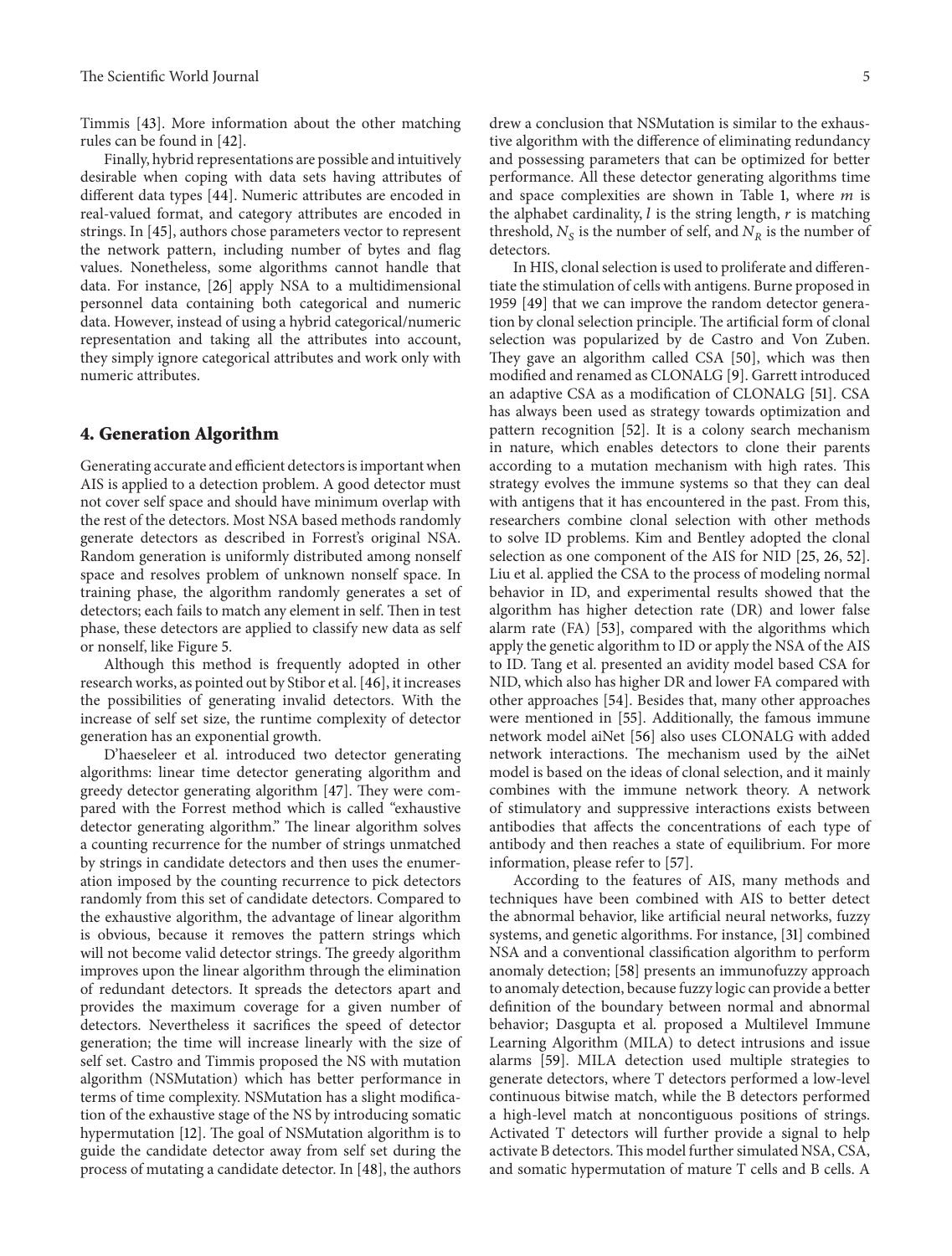<span id="page-5-1"></span>TABLE 1: Time and space complexities of all detector generating algorithms [\[48](#page-9-2)].

| Time                                                                             | Space                        |
|----------------------------------------------------------------------------------|------------------------------|
| $O(m^l \cdot N_c)$                                                               | $O(l \cdot N_c)$             |
| $O((l - r + 1) \cdot N_s \cdot m^r) + O((l - r + 1) \cdot m^r) + O(l \cdot N_n)$ | $O((l - r + 1)^2 \cdot m^r)$ |
| $O((l - r + 1) \cdot N_s \cdot m^r) + O((l - r + 1) \cdot m^r \cdot N_R)$        | $O((l - r + 1)^2 \cdot m^r)$ |
| $O(m^l \cdot N_s) + O(N_p \cdot m^r) + O(N_p)$                                   | $O(l \cdot (N_s + N_p))$     |
|                                                                                  |                              |

hybrid system composed of AIS and self organising map is presented in [\[60](#page-9-14)]. Their experimental results showed higher detection and classification rate for Denial-of-Service and User-to-Root attacks.

Self and nonself discrimination is the fundamental principle which guides the AIS development. Therefore, NS acts as an important role in AIS. However, Matzinger proposed the Danger Theory (DT) and claimed that immune responses are triggered by the danger signals that are sent out when cells die an unnatural death, not by nonself antigens [\[61](#page-9-15), [62](#page-9-16)]. It provides a fresh idea for AIS. Based on this idea, Aickelin and his research group applied DT to IDSs [\[17,](#page-8-1) [63\]](#page-9-17). In their research, danger signals are represented as numbers. Then, Twycross and Aickelin presented a libtissue framework incorporating ideas from innate immunity into AISs. The libtissue has a client/server architecture. Clients in libtissue collect antigen and external signals and transmit them to the libtissue server. The servers implement the AIS algorithm. They used libtissue for dynamic anomaly detection. From the dendritic cells and their interaction with T cells of the DT, the Dendritic Cell Algorithm (DCA) and Toll-Like Receptor Algorithm (TLRA) were proposed by Greensmith and Aickelin, Twycross and Aickelin, respectively. The DCA plus libtissue framework can scan port [\[64](#page-9-18), [65](#page-9-19)]. The TLRA was deployed in the libtissue framework to detect process anomaly [\[66,](#page-9-20) [67](#page-9-21)]. Nonetheless, the DCA relies on the signal processing aspect by using multiple input and output signals, while the TLRA only uses danger signals. But the DTA is still controversial among immunologists about how to clearly define the danger signals.

#### <span id="page-5-0"></span>**5. Evolution Mode**

With the development of the system, the detectors will increase. However, the system is finite, like the body; we cannot generate detectors infinitely.The old and invalid detectors must be eliminated. Whilst the intrusion behaviors appear every day, the new detectors must generate and evolve to detect them. Instead of inefficiently throwing away detectors that match self samples, Hofmeyr suggested changing the detectors over time, that is, to make them dynamic [\[20\]](#page-8-4). He gave each detector a finite lifetime; at the end of lifetime, the detector will be eliminated and replaced by a new randomly generated detector. He gave a figure of the lifecycle for a detector as shown in Figure [6.](#page-6-0)

Ayara et al. [\[48\]](#page-9-2) and González and Dasgupta [[68](#page-9-22)] tried to give detectors a period of time before eliminating them. Kim and Bentley investigated a further extension of DynamiCS [\[69\]](#page-9-23); when memory detectors show a poor degree of self-tolerance to new antigens, they will be eliminated. Li proposed a receptor editing inspired real NSA [\[70\]](#page-9-24). For the detector that matches self, algorithm uses directional receptor editing to make a new life, and, for the detector that does not match self, algorithm uses direction receptor editing for identifying identical nearest self to expand coverage of nonself space.

If new detectors are generated by taking some feedback from previous detectors instead of random, then the new detector can be better suited for the nonself antigens. Hightower et al. [\[71](#page-9-25)], Perelson et al. [\[72](#page-9-26)], and Oprea and Forrest [\[73](#page-9-27)] employed a Genetic Algorithm (GA) to study the effects of evolution in the genetic encoding of the antibody molecules, which can be seemed as a feedback strategy. Moreover, in [\[74](#page-9-28)] Kim and Bentley embedded gene library evolutionary stage in their artificial immune model for NID. The gene library is a dynamic evolutionary library which stores the potential genes of detectors and diverse genetic mechanisms generate new detectors. The potential genes are the selected fields of profiles to describe anomalous network traffic patterns. After that, they use deleted memory detectors as the virtual gene library [\[75](#page-9-29)]. In fact, their method is consistent with the HIS theory, because deleted detectors also come from gene libraries. Zeng also uses gene library to generate the new detectors in initial IDS [\[76](#page-9-30)]. Thus, gene libraries provide a way of remembering past encounters so that antibody creation is more likely to match novel clusters which are nevertheless similar to those seen some time ago. More information about evaluation of the gene libraries in the AIS can be found in [\[77](#page-9-31)].

Gene library is an approach which guides the generation process to create antibodies with a good probability of success. However, gene library approaches are relatively complex. In addition to changing the radius and shape of the detector, another approach to improve the effectiveness is just moving the position of the detector. Gonzalez and ´ Dasgupta calculated the k-nearest neighbors of detector in the self set, and then the median distance of these k-neighbors is computed. If this median distance is less than a threshold, the detector is considered to match self and moves away to the opposite direction. This strategy is good to be robust to noise and outliers [\[68\]](#page-9-22). Laurentys et al. allocated the detectors in nonself space mixed moving detectors and generating detectors with constant radius and V-detector together [\[78\]](#page-9-32).

An IDS evaluates a suspected intrusion once it has taken place and signals an alarm. In fact, most current ID methods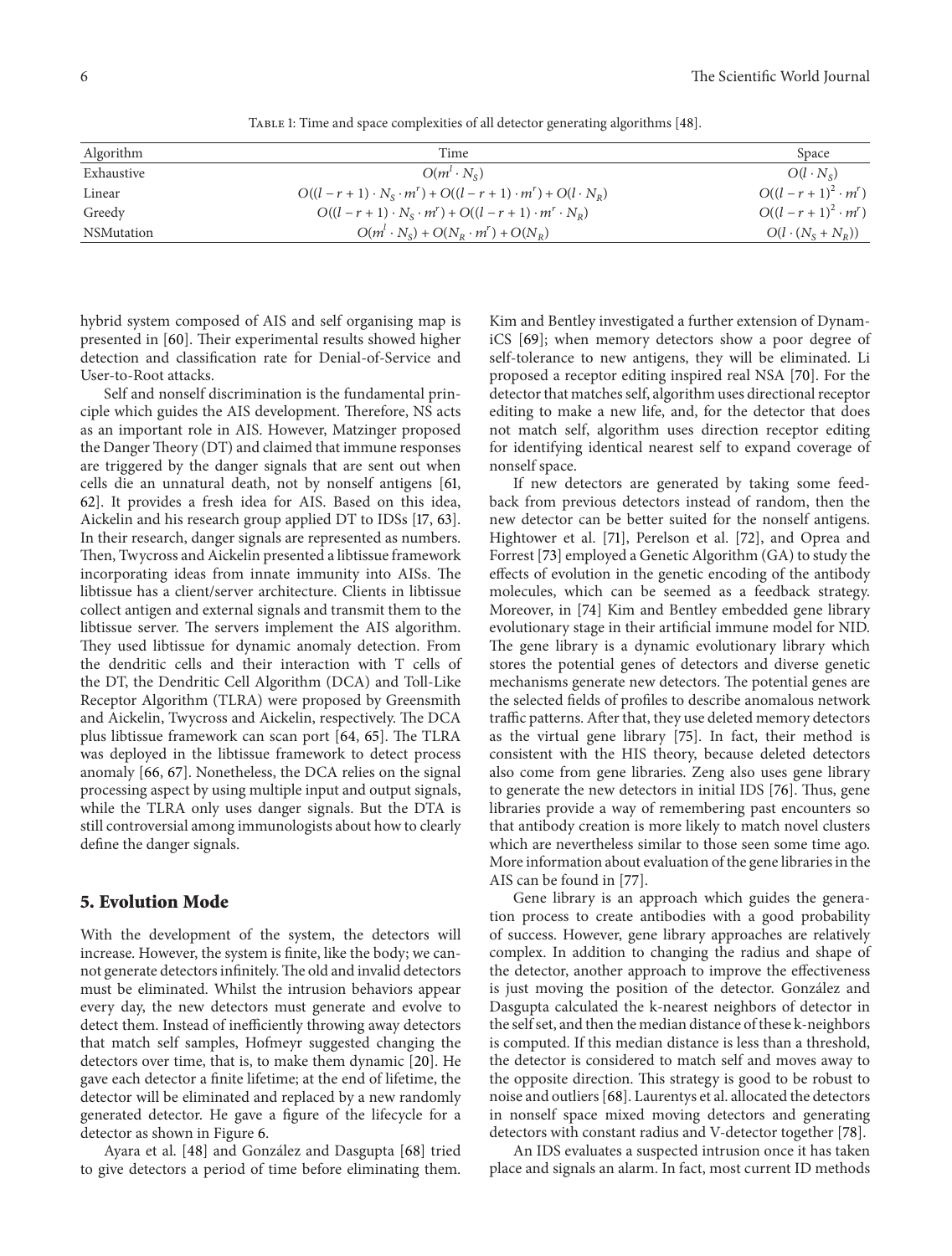

<span id="page-6-0"></span>FIGURE 6: The lifecycle of a detector [\[20](#page-8-4)].



<span id="page-6-1"></span>Figure 7: Dynamical real-time anomaly detection with immune NS [\[22](#page-8-29)].

cannot process large amounts of audit data for real-time operations. The roles of self and nonself may dynamically exchange; that is, the legal behaviors this time may be dangerous the next time, and vice versa. In the past few years, computer scientists have designed immune inspired algorithms that could detect the abnormal behavior effectively. DynamiCS has done a trial on this situation [\[24](#page-8-7)]. It can be able to deal with a real environment where self behaviors change after a certain period. DynamiCS introduced three important parameters: tolerization period of an immature detector, activation threshold of a mature detector, and the life span of a mature detector, but only one detection period for the self updating; it is too short to collect enough self elements. Li proposed a new immune based dynamic ID (Idid) model [\[79](#page-9-33)]. In Idid, the dynamic models and the

corresponding recursive equations of the lifecycle of mature lymphocytes and the immune memory are built; the self and nonself dynamic description is solved. Yang et al. presented a model of network security based on AIS which utilized distributed agents to capture the network traffic in real time [\[80\]](#page-9-34). The model depicted the dynamic evolutions of self, antigens, immune-tolerance, lifecycle of mature agent, and immune memory. Their experimental results show that it has the features of real-time processing and self-adapting. Peng et al. proposed a Dynamic Anomaly Detection Algorithm with Immune NS (DADAI) [\[22](#page-8-29)], combining the antibody's clone theory and vaccination. It established dynamic evolvement formulations of detection profiles which can dynamically synchronize detection profiles with the real network environment. The algorithm is contained in Figure [7.](#page-6-1) Theoretical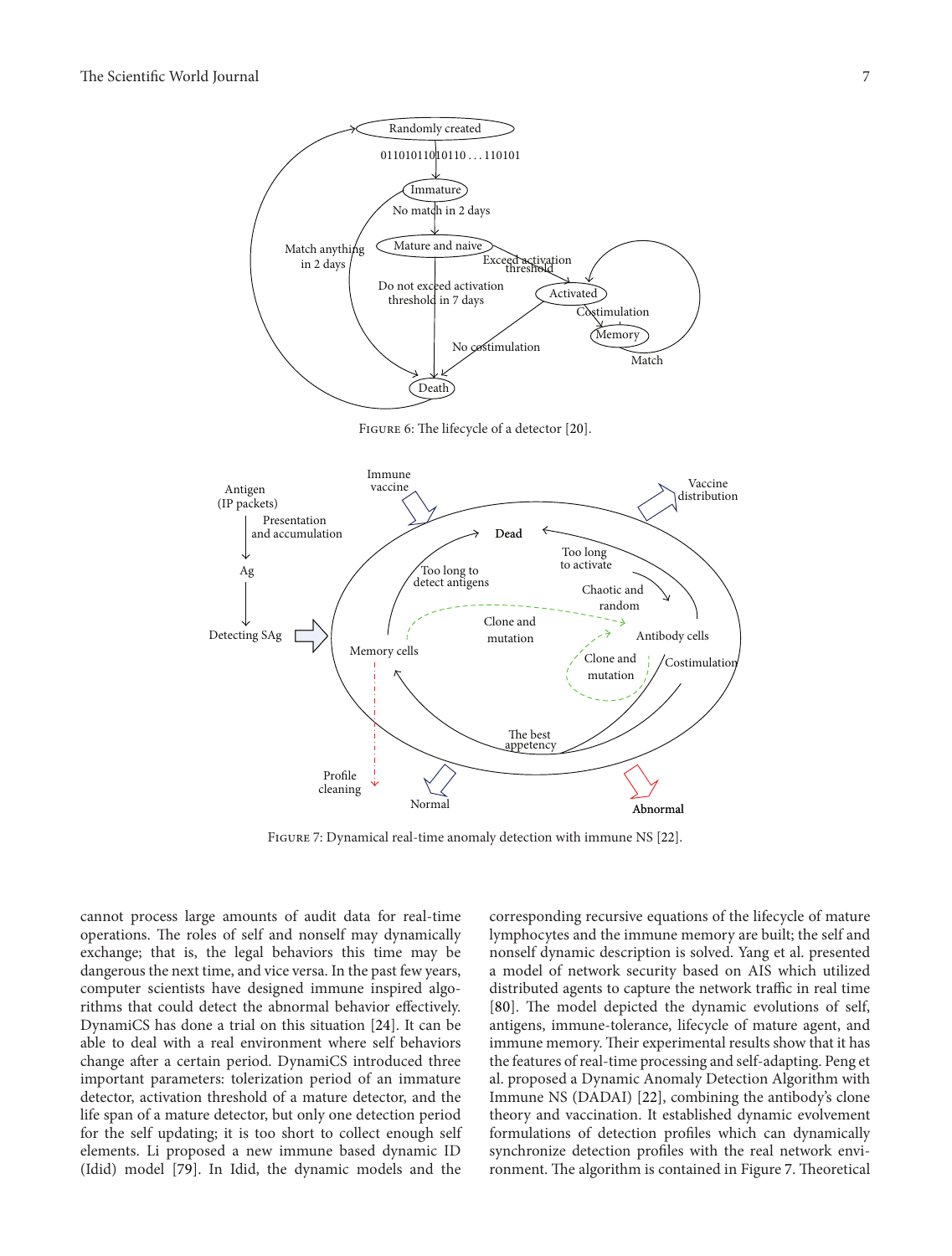analysis and experimental results showed that DADAI can be effectively deployed on the real-time NID under high-speed network environment.

# **6. The Future of Intrusion Detection**

This review concentrated on the AIS based IDS. It first presented a brief introduction to the AIS in order to provide the readers with the background to understand. The main contribution of this paper is the framework for the design of AIS based IDS. Based on the framework, three aspects were described, followed by explorations of the literatures about IDSs. These theories and approaches based on AIS are able to combine to serve as a base for effective ID through our analysis. From the analysis of our framework, we find that system with real-valued representation is better suited for IDS, in which detectors effectively generate and dynamically evolve.

In the more recent years, AIS research has drifted away from more biologically appealing models to biological details, such as DCA, which is inspired by the role of dendritic cells (a specialized antigen presenting cells that provide a vital link between the innate and adaptive immune system) [\[81\]](#page-10-0). It is more useful in computer security, as not all abnormal events represent attacks [\[65,](#page-9-19) [82\]](#page-10-1). Grossman's Tunable Activation Threshold (TAT) hypothesis [\[83\]](#page-10-2) is another perspective. TAT posits that each individual immune cell has its own tunable activation threshold whose value reflects the recent history of interactions with the surrounding environment. Antunes and Correia [\[84](#page-10-3)] described the deployed TAT based AIS for NID; [\[85\]](#page-10-4) gives the analysis of TAT model. There are many useful and powerful algorithms that have already arisen and can arise when more than two of the different approaches are hybridized or new HIS theory is proposed.

Like [\[85](#page-10-4)] and [\[82](#page-10-1)[–84\]](#page-10-3), many summaries of the research in AIS were reported. HIS embodies the features of robustness, distribution, lightweight, self-organizing, and self-adapting. AISs are highly abstract models of their biological counterparts applied to solve problems in different areas. The analogy between the HIS and IDS naturally attracts computer scientists to make research on immune system approaches to ID. AISs have also been used in conjunction with other approaches in order to create more powerful models and improve individual performances.

Despite the existing advantages of AIS, now IDSs still have many problems, for example, lack of support of IPv6 addressing scheme, high levels of false positive and false negative alarm rates, lack of quick response for the unknown attacks. And AIS is a relatively young field; AIS based IDS faces many difficulties: real-world environments are much more complicated, self set constantly changes, and detection is in real time. In order to resolve all these issues and make progress for this research, our future IDSs should focus on the questions of quick response and less false alarm and false negative. In the future, depending on the biological immune mechanism, it will be able to propose effective ID models and algorithms, although there will be a difficult and winding road.

# **Conflict of Interests**

The authors declare that they have no conflict of interests regarding the publication of this paper.

#### **Acknowledgment**

This work was supported by the National Natural Science Foundation of China (no. 61173159).

#### **References**

- <span id="page-7-0"></span>[1] J. P. Anderson, *Computer Security Technology Planning Study*, vol. 2, James P. Anderson Company, Fort Washington, Pa, USA, 1972.
- <span id="page-7-1"></span>[2] J. P. Anderson, "Computer security threat monitoring and surveillance," Tech. Rep., James P. Anderson Company, Fort Washington, Pa, USA, 1980.
- <span id="page-7-2"></span>[3] D. E. Denning, "An intrusion-detection model," *IEEE Transactions on Software Engineering*, vol. 13, no. 2, pp. 222–232, 1987.
- <span id="page-7-3"></span>[4] L. T. Heberlein, G. V. Dias, K. N. Levitt, B. Mukherjee, J. Wood, and D. D. Wolber, "A network security monitor," in *Proceedings of the IEEE Computer Society Symposium on Research in Security and Privacy*, pp. 296–304, Oakland, Calif, USA, May 1990.
- <span id="page-7-4"></span>[5] S. Forrest, S. A. Hofmeyr, and A. Somayaji, "Computer Immunology," *Communications of the ACM*, vol. 40, no. 10, pp. 88–96, 1997.
- <span id="page-7-5"></span>[6] C. A. Janeway, P. Travers, M. Walport, and M. Shlomchik, *Immunobiology: The Immune System in Health and Disease*, Garland Science, New York, NY, USA, 2005.
- <span id="page-7-6"></span>[7] S. X. Wu and W. Banzhaf, "The use of computational intelligence in intrusion detection systems: a review," *Applied Soft Computing Journal*, vol. 10, no. 1, pp. 1–35, 2010.
- <span id="page-7-7"></span>[8] M. F. A. Gadi, X. Wang, and A. P. do Lago, "Credit card fraud detection with artificial immune system," in *Artificial Immune Systems*, vol. 5132 of *Lecture Notes in Computer Science*, pp. 119– 131, Springer, Berlin, Germany, 2008.
- <span id="page-7-8"></span>[9] L. N. de Castro and F. J. von Zuben, "Learning and optimization using the clonal selection principle," *IEEE Transactions on Evolutionary Computation*, vol. 6, no. 3, pp. 239–251, 2002.
- <span id="page-7-9"></span>[10] A. Watkins, J. Timmis, and L. Boggess, "Artificial immune recognition system (AIRS): an immune-inspired supervised learning algorithm," *Genetic Programming and Evolvable Machines*, vol. 5, no. 3, pp. 291–317, 2004.
- <span id="page-7-10"></span>[11] J. Timmis, A. Tyrrell, M. Mokhtar, A. Ismail, N. Owens, and R. Bi, "An artificial immune system for robot organisms," in *Symbiotic Multi-Robot Organisms: Reliability, Adaptability, Evolution*, pp. 268–288, Springer, Berlin, Germany, 2010.
- <span id="page-7-11"></span>[12] L. N. de Castro and J. Timmis, *Artificial Immune Systems: A New Computational Intelligence Approach*, Springer, Berlin, Germany, 2002.
- <span id="page-7-12"></span>[13] J. D. Farmer, N. H. Packard, and A. S. Perelson, "The immune system, adaptation, and machine learning," *Physica D: Nonlinear Phenomena*, vol. 22, no. 1–3, pp. 187–204, 1986.
- <span id="page-7-13"></span>[14] S. Forrest, L. Allen, A. S. Perelson, and R. Cherukuri, "Selfnonself discrimination in a computer," in *Proceedings of the IEEE Computer Society Symposium on Research in Security and Privacy*, pp. 202–212, Oakland, Calif, USA, May 1994.
- <span id="page-7-14"></span>[15] J. O. Kephart, "A biologically inspired immune system for computers," in *Artificial Life IV: Proceedings of the Fourth*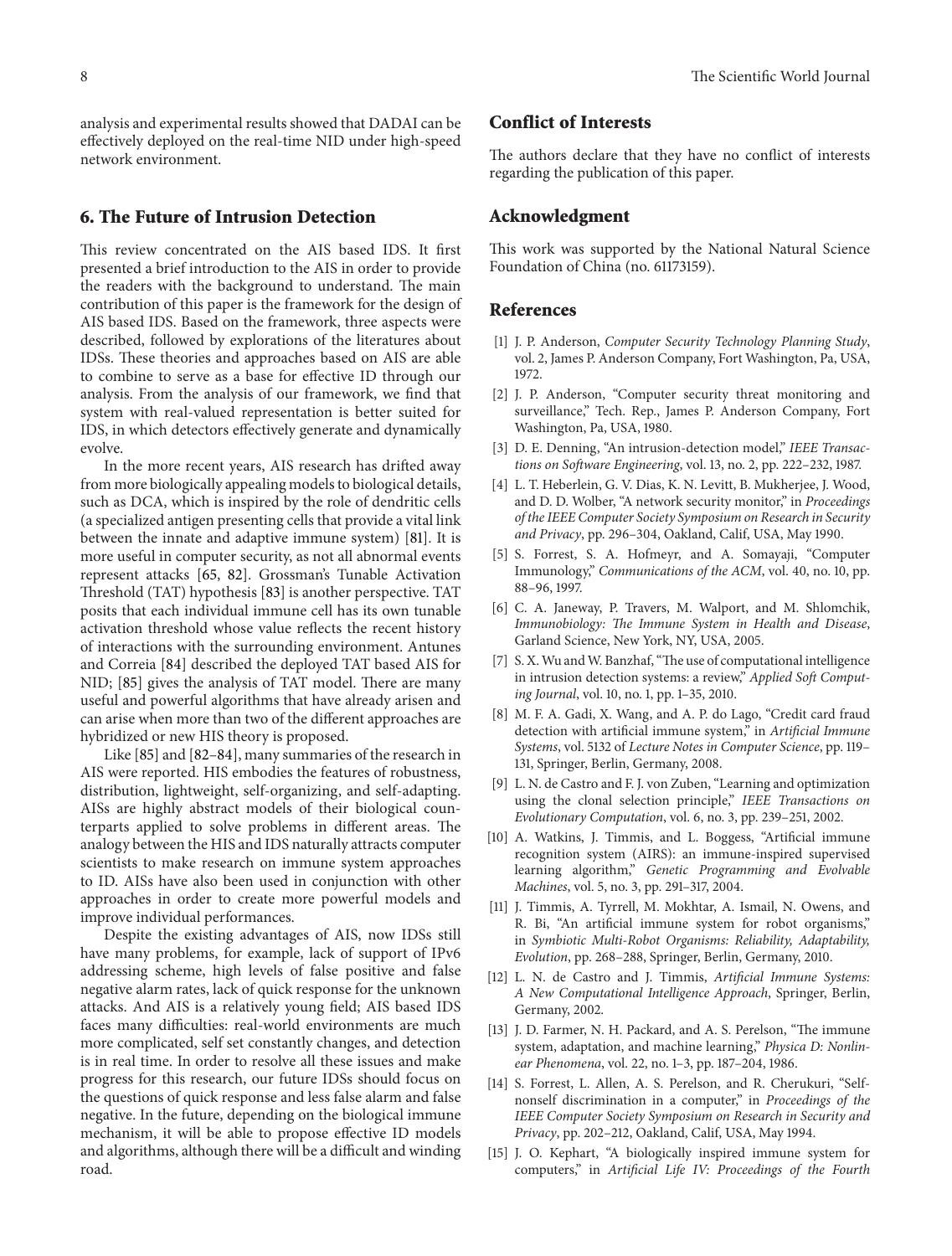*InternationalWorkshop on the Synthesis and Simulation of Living Systems*, pp. 130–139, MIT Press, Cambridge, Mass, USA, 1994.

- <span id="page-8-0"></span>[16] L. N. de Castro and F. J. von Zuben, "The clonal selection algorithm with engineering applications," in *Proceedings of Genetic and Evolutionary Computation Conference (GECCO '00)*, pp. 36–39, Las Vegas, Nev, USA, July 2000.
- <span id="page-8-1"></span>[17] U. Aickelin, P. Bentley, S. Cayzer, J. Kim, and J. McLeod, "Danger" theory: the link between AIS and IDS?" in *Artificial Immune Systems*, vol. 2787 of *Lecture Notes in Computer Science*, pp. 147– 155, Springer, Berlin, Germany, 2003.
- <span id="page-8-2"></span>[18] U. Aickelin, J. Greensmith, and J. Twycross, "Immune system approaches to intrusion detection-a review," in *Artificial Immune Systems*, vol. 3239 of *Lecture Notes in Computer Science*, pp. 316–329, Springer, Berlin, Germany, 2004.
- <span id="page-8-3"></span>[19] J. Kim, P. J. Bentley, U. Aickelin, J. Greensmith, G. Tedesco, and J. Twycross, "Immune system approaches to intrusion detection—a review," *Natural Computing*, vol. 6, no. 4, pp. 413– 466, 2007.
- <span id="page-8-4"></span>[20] S. A. Hofmeyr and S. Forrest, *An Immunological Model of Distributed Detection and Its Application to Computer Security*, The University of New Mexico, Albuquerque, NM, USA, 1999.
- <span id="page-8-6"></span>[21] J. Kim and P. J. Bentley, "Towards an artificial immune system for network intrusion detection: an investigation of clonal selection with a negative selection operator," in *Proceedings of the Congress on Evolutionary Computation (CEC '01)*, pp. 1244– 1252, Seoul, Korea, May 2001.
- <span id="page-8-29"></span>[22] L. Peng, W. Chen, D. Xie, Y. Gao, and C. Liang, "Dynamically real-time anomaly detection algorithm with immune negative selection," *Applied Mathematics & Information Sciences*, vol. 7, no. 3, pp. 1157–1163, 2013.
- <span id="page-8-5"></span>[23] P. K. Harmer, P. D. Williams, G. H. Gunsch, and G. B. Lamont, "An artificial immune system architecture for computer security applications," *IEEE Transactions on Evolutionary Computation*, vol. 6, no. 3, pp. 252–280, 2002.
- <span id="page-8-7"></span>[24] J. Kim and P. J. Bentley, "Towards an artificial immune system for network intrusion detection: an investigation of clonal selection," in *Proceedings of the Congress on Evolutionary Computation (CEC '02)*, vol. 2, pp. 1015–1020, Honolulu, Hawaii, USA, May 2002.
- <span id="page-8-8"></span>[25] T. S. Sobh and W. M. Mostafa, "A cooperative immunological approach for detecting network anomaly," *Applied Soft Computing Journal*, vol. 11, no. 1, pp. 1275–1283, 2011.
- <span id="page-8-9"></span>[26] D. Dasgupta and N. S. Majumdar, "Anomaly detection in multidimensional data using negative selection algorithm," in *Proceedings of the Congress on Evolutionary Computation (CEC '02)*, vol. 2, pp. 1039–1044, Honolulu, Hawaii, USA, May 2002.
- <span id="page-8-10"></span>[27] J. Balthrop, F. Esponda, S. Forrest, and M. Glickman, "Coverage and generalization in an artificial immune system," in *Proceedings of the Genetic and Evolutionary Computation Conference (GECCO '02)*, pp. 3–10, July 2002.
- <span id="page-8-11"></span>[28] S. Forrest and S. Hofmeyr, "Immunity by design: an artificial immune system," in *Proceedings of the Genetic and Evolutionary Computation Conference (GECCO '99)*, pp. 1289–1296, Morgan-Kaufmann, San Francisco, Calif, USA, 1999.
- <span id="page-8-12"></span>[29] P. K. Harmer, "A distributed agent architecture for a computer virus immune system," DTIC Document, 2000.
- <span id="page-8-13"></span>[30] F. González, D. Dasgupta, and J. Gómez, "The effect of binary matching rules in negative selection," in *Genetic and Evolutionary Computation-GECCO 2003*, vol. 2723 of *Lecture Notes in Computer Science*, pp. 195–206, Springer, Berlin, Germany, 2003.
- <span id="page-8-14"></span>[31] F. Gonzalez, D. Dasgupta, and R. Kozma, "Combining negative selection and classification techniques for anomaly detection," in *Proceedings of the Congress on Evolutionary Computation (CEC '02)*, vol. 1, pp. 705–710, Honolulu, Hawaii, USA, May 2002.
- <span id="page-8-15"></span>[32] J. Kim and P. J. Bentley, "An evaluation of negative selection in an artificial immune system for network intrusion detection," in *Proceedings of the Genetic and Evolutionary Computation Conference (GECCO '01)*, pp. 1330–1337, 2001.
- <span id="page-8-16"></span>[33] Z. Ji, "A boundary-aware negative selection algorithm," in *Proceedings of the 9th IASTED International Conference on Artificial Intelligence and Soft Computing (ASC '05)*, Acta Press, Benidorm, Spain, 2005.
- <span id="page-8-17"></span>[34] D. Wang, F. Zhang, and L. Xi, "Evolving boundary detector for anomaly detection," *Expert Systems with Applications*, vol. 38, no. 3, pp. 2412–2420, 2011.
- <span id="page-8-18"></span>[35] Z. Ji and D. Dasgupta, "Real-valued negative selection algorithm with variable-sized detectors," in *Genetic and Evolutionary Computation-GECCO 2004*, vol. 3102 of *Lecture Notes in Computer Science*, pp. 287–298, Springer, Berlin, Germany, 2004.
- <span id="page-8-19"></span>[36] M. Ostaszewski, F. Seredynski, and P. Bouvry, "Coevolutionarybased mechanisms for network anomaly detection," *Journal of Mathematical Modelling and Algorithms*, vol. 6, no. 3, pp. 411– 431, 2007.
- <span id="page-8-20"></span>[37] J. Zeng, T. Li, X. Liu, C. Liu, L. Peng, and F. Sun, "A feedback negative selection algorithm to anomaly detection," in *Proceedings of the 3rd International Conference on Natural Computation (ICNC '07)*, pp. 604–608, Haikou, China, August 2007.
- <span id="page-8-21"></span>[38] D. Dasgupta and F. González, "An immunity-based technique to characterize intrusions in computer networks," *IEEE Transactions on Evolutionary Computation*, vol. 6, no. 3, pp. 281–291, 2002.
- <span id="page-8-22"></span>[39] F. A. Gonzalez and D. Dasgupta, "An imunogenetic technique to detect anomalies in network traffic," in *Proceedings of the Genetic and Evolutionary Computation Conference (GECCO '02)*, pp. 1081–1088, Morgan Kaufmann, 2002.
- <span id="page-8-23"></span>[40] J. M. Shapiro, G. B. Lament, and G. L. Peterson, "An evolutionary algorithm to generate hyper-ellipsoid detectors for negative selection," in *Proceedings of the Genetic and Evolutionary Computation Conference (GECCO '05)*, pp. 337–344, Atlanta, Ga, USA, June 2005.
- <span id="page-8-24"></span>[41] S. Balachandran, D. Dasgupta, F. Nino, and D. Garrett, "A framework for evolving multi-shaped detectors in negative selection," in *Proceedings of the IEEE Symposium on Foundations of Computational Intelligence (FOCI '07)*, pp. 401–408, Honolulu, Hawaii, USA, April 2007.
- <span id="page-8-25"></span>[42] Z. Ji and D. Dasgupta, "Revisiting negative selection algorithms," *Evolutionary Computation*, vol. 15, no. 2, pp. 223–251, 2007.
- <span id="page-8-26"></span>[43] A. A. Freitas and J. Timmis, "Revisiting the foundations of artificial immune systems: a problem-oriented perspective," in *Artificial Immune Systems*, vol. 2787 of *Lecture Notes in Computer Science*, pp. 229–241, Springer, Berlin, Germany, 2003.
- <span id="page-8-27"></span>[44] X. Hang and H. Dai, "An extended negative selection algorithm for anomaly detection," in *Advances in Knowledge Discovery and Data Mining*, vol. 3056 of *Lecture Notes in Computer Science*, pp. 245–254, Springer, Berlin, Germany, 2004.
- <span id="page-8-28"></span>[45] V. D. Kotov and V. I. Vasilyev, "Immune model based approach for network intrusion detection," in *Proceedings of the 3rd International Conference on Security of Information and Networks (SIN '10)*, pp. 233–237, Taganrog, Russia, September 2010.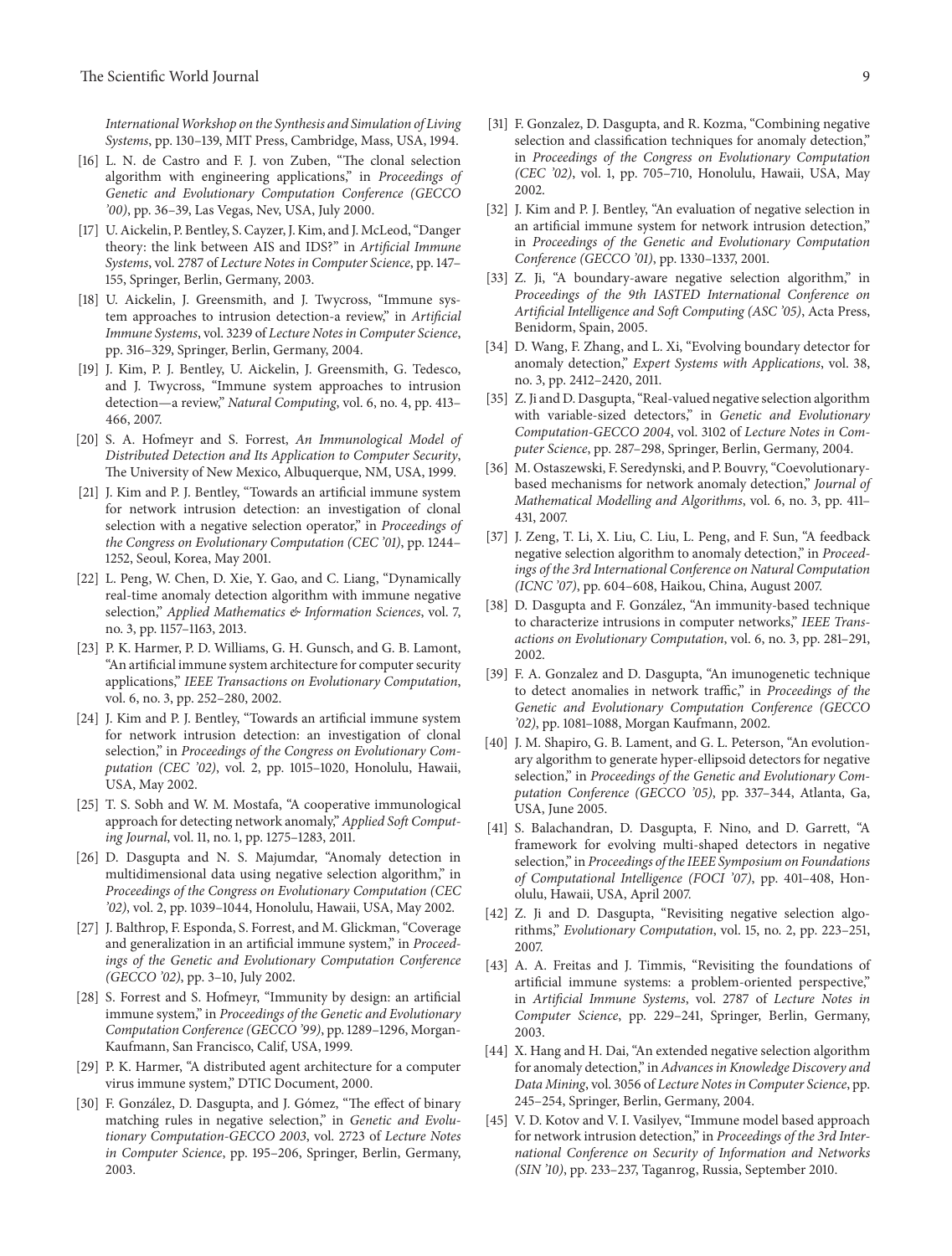- <span id="page-9-0"></span>[46] T. Stibor, P. Mohr, and J. Timmis, "Is negative selection appropriate for anomaly detection?" in *Proceedings of the Genetic and Evolutionary Computation Conference (GECCO '05)*, pp. 321– 328, Washington, DC, USA, June 2005.
- <span id="page-9-1"></span>[47] P. D'haeseleer, S. Forrest, and P. Helman, "Immunological approach to change detection: algorithms, analysis and implications," in *Proceedings of the 17th IEEE Symposium on Security and Privacy*, pp. 110–119, May 1996.
- <span id="page-9-2"></span>[48] M. Ayara, J. Timmis, R. de Lemos, L. N. de Castro, and R. Duncan, "Negative selection: how to generate detectors," in *Proceedings of the 1st International Conference on Artificial Immune Systems (ICARIS '02)*, pp. 89–98, 2002.
- <span id="page-9-3"></span>[49] S. F. M. Burnet, *The Clonal Selection Theory of Acquired Immunity*, vol. 3, Vanderbilt University Press, Nashville, Tenn, USA, 1959.
- <span id="page-9-4"></span>[50] L. N. de Castro and F. J. Von Zuben, "Artificial immune systems: part I-basic theory and applications," Tech. Rep., Universidade Estadual de Campinas, Campinas, Brazil, 1999.
- <span id="page-9-5"></span>[51] S. M. Garrett, "Parameter-free, adaptive clonal selection," in *Proceedings of the Congress on Evolutionary Computation (CEC '04)*, pp. 1052–1058, June 2004.
- <span id="page-9-6"></span>[52] S. M. Garrett, "How do we evaluate artificial immune systems?" *Evolutionary Computation*, vol. 13, no. 2, pp. 145–177, 2005.
- <span id="page-9-7"></span>[53] F. Liu, B. Qu, and R. Chen, "Intrusion detection based on immune clonal selection algorithms," in *AI 2004: Advances in Artificial Intelligence*, vol. 3339 of *Lecture Notes in Computer Science*, pp. 1226–1232, Springer, Berlin, Germany, 2004.
- <span id="page-9-8"></span>[54] W. Tang, X.-M. Yang, X. Xie, L.-M. Peng, C.-H. Youn, and Y. Cao, "Avidity-model based clonal selection algorithm for network intrusion detection," in *Proceedings of the IEEE 18th International Workshop on Quality of Service (IWQoS '10)*, pp. 1–5, Beijing, China, June 2010.
- <span id="page-9-9"></span>[55] D. Dasgupta, S. Yu, and F. Nino, "Recent advances in artificial immune systems: models and applications," *Applied Soft Computing Journal*, vol. 11, no. 2, pp. 1574–1587, 2011.
- <span id="page-9-10"></span>[56] L. Nunes de Casto and F. J. Von Zuben, "An evolutionary immune network for data clustering," in *Proceedings of the 6th Brazilian Symposium on Neural Networks*, pp. 84–89, Rio de Janeiro, Barzil, 2000.
- <span id="page-9-11"></span>[57] J. C. Galeano, A. Veloza-Suan, and F. A. González, "A comparative analysis of artificial immune network models," in *Proceedings of the Genetic and Evolutionary Computation Conference (GECCO '05)*, pp. 361–368, Washington, DC, USA, June 2005.
- <span id="page-9-12"></span>[58] J. Gómez, F. González, and D. Dasgupta, "An immuno-fuzzy approach to anomaly detection," in *Proceedings of the 12th IEEE International Conference on Fuzzy Systems (FUZZ '03)*, pp. 1219– 1224, Baton Rouge, La, USA, May 2003.
- <span id="page-9-13"></span>[59] D. Dasgupta, S. Yu, and N. S. Majumdar, "MILA-multilevel immune learning algorithm and its application to anomaly detection," *Soft Computing*, vol. 9, no. 3, pp. 172–184, 2005.
- <span id="page-9-14"></span>[60] S. T. Powers and J. He, "A hybrid artificial immune system and Self Organising Map for network intrusion detection," *Information Sciences*, vol. 178, no. 15, pp. 3024–3042, 2008.
- <span id="page-9-15"></span>[61] P. Matzinger, "Tolerance, danger, and the extended family," *Annual Review of Immunology*, vol. 12, pp. 991–1045, 1994.
- <span id="page-9-16"></span>[62] P. Matzinger, "Essay 1: the danger model in its historical context," *Scandinavian Journal of Immunology*, vol. 54, no. 1-2, pp. 4–9, 2001.
- <span id="page-9-17"></span>[63] U. Aickelin and S. Cayzer, "The danger theory and its application to artificial immune systems," in *Proceedings of the 1st Internat Conference on ARtif icial Immune Systems (ICARIS '02)*, pp. 141–148, Canterbury, UK, 2002.
- <span id="page-9-18"></span>[64] J. Greensmith and U. Aickelin, "Dendritic cells for real-time anomaly detection," in *Proceedings of the Workshop on Artificial Immune Systems and Immune System Modelling (AISB '06)*, pp. 7–8, Bristol, UK, April 2006.
- <span id="page-9-19"></span>[65] J. Greensmith and U. Aickelin, "Dendritic cells for SYN scan detection," in *Proceedings of the 9th Annual Genetic and Evolutionary Computation Conference (GECCO '07)*, pp. 49–56, London, UK, July 2007.
- <span id="page-9-20"></span>[66] J. Twycross and U. Aickelin, "An immune inspired approach to anomaly detection," in *Handbook of Research on Information Assurance and Security*, charpter 10, pp. 109–121, Information Science Reference, New York, NY, USA, 2007.
- <span id="page-9-21"></span>[67] J. P. Twycross and U. Aickelin, *Integrated innate and adaptive artificial immune systems applied to process anomaly detection [Ph.D. thesis]*, University of Nottingham, Nottingham, UK, 2007.
- <span id="page-9-22"></span>[68] F. A. González and D. Dasgupta, "Anomaly detection using realvalued negative selection," *Genetic Programming and Evolvable Machines*, vol. 4, no. 4, pp. 383–403, 2003.
- <span id="page-9-23"></span>[69] J. Kim and P. J. Bentley, "Immune memory in the dynamic clonal selection algorithm," in *Proceedings of the 1st International Conference on Artificial Immune Systems (ICARIS '02)*, pp. 59– 67, 2002.
- <span id="page-9-24"></span>[70] G. Y. Li and T. Guo, "Receptor editing-inspired real negative selection algorithm," *Computer Science*, vol. 39, pp. 246–251, 2012.
- <span id="page-9-25"></span>[71] R. Hightower, S. Forrest, and A. S. Perelson, "The evolution of secondary organization in immune system gene libraries," in *Proceedings of the 2nd European Conference on Artificial Life*, pp. 458–470, Brussels, Belgium, 1994.
- <span id="page-9-26"></span>[72] A. S. Perelson, R. Hightower, and S. Forrest, "Evolution and somatic learning in V-region genes," *Research in Immunology*, vol. 147, no. 4, pp. 202–208, 1996.
- <span id="page-9-27"></span>[73] M. Oprea and S. Forrest, "How the immune system generates diversity: Pathogen space coverage with random and evolved antibody libraries," Tech. Rep. 99-02-014, 1999.
- <span id="page-9-28"></span>[74] J. Kim and P. Bentley, "The artificial immune model for network intrusion detection," in *Proceedings of the 7th European Conference on Intelligent Techniques and Soft Computing (EUFIT '99)*, Aachen, Germany, 1999.
- <span id="page-9-29"></span>[75] J. Kim and P. J. Bentley, "A model of gene library evolution in the dynamic clonal selection algorithm," in *Proceedings of the 1st International Conference on Artificial Immune Systems (ICARIS '02)*, Canterbury, UK, 2002.
- <span id="page-9-30"></span>[76] J. Zeng, X. Liu, T. Li, G. Li, H. Li, and J. Zeng, "A novel intrusion detection approach learned from the change of antibody concentration in biological immune response," *Applied Intelligence*, vol. 35, no. 1, pp. 41–62, 2011.
- <span id="page-9-31"></span>[77] S. Cayzer, J. Smith, J. A. R. Marshall, and T. Kovacs, "What have gene libraries done for AIS?" in *Artificial Immune Systems*, vol. 3627 of *Lecture Notes in Computer Science*, pp. 86–99, Springer, Berlin, Germany, 2005.
- <span id="page-9-32"></span>[78] C. A. Laurentys, G. Ronacher, R. M. Palhares, and W. M. Caminhas, "Design of an artificial immune system for fault detection: a negative selection approach," *Expert Systems with Applications*, vol. 37, no. 7, pp. 5507–5513, 2010.
- <span id="page-9-33"></span>[79] T. Li, "An immune based dynamic intrusion detection model," *Chinese Science Bulletin*, vol. 50, no. 22, pp. 2650–2657, 2005.
- <span id="page-9-34"></span>[80] J. Yang, X. Liu, T. Li, G. Liang, and S. Liu, "Distributed agents model for intrusion detection based on AIS," *Knowledge-Based Systems*, vol. 22, no. 2, pp. 115–119, 2009.